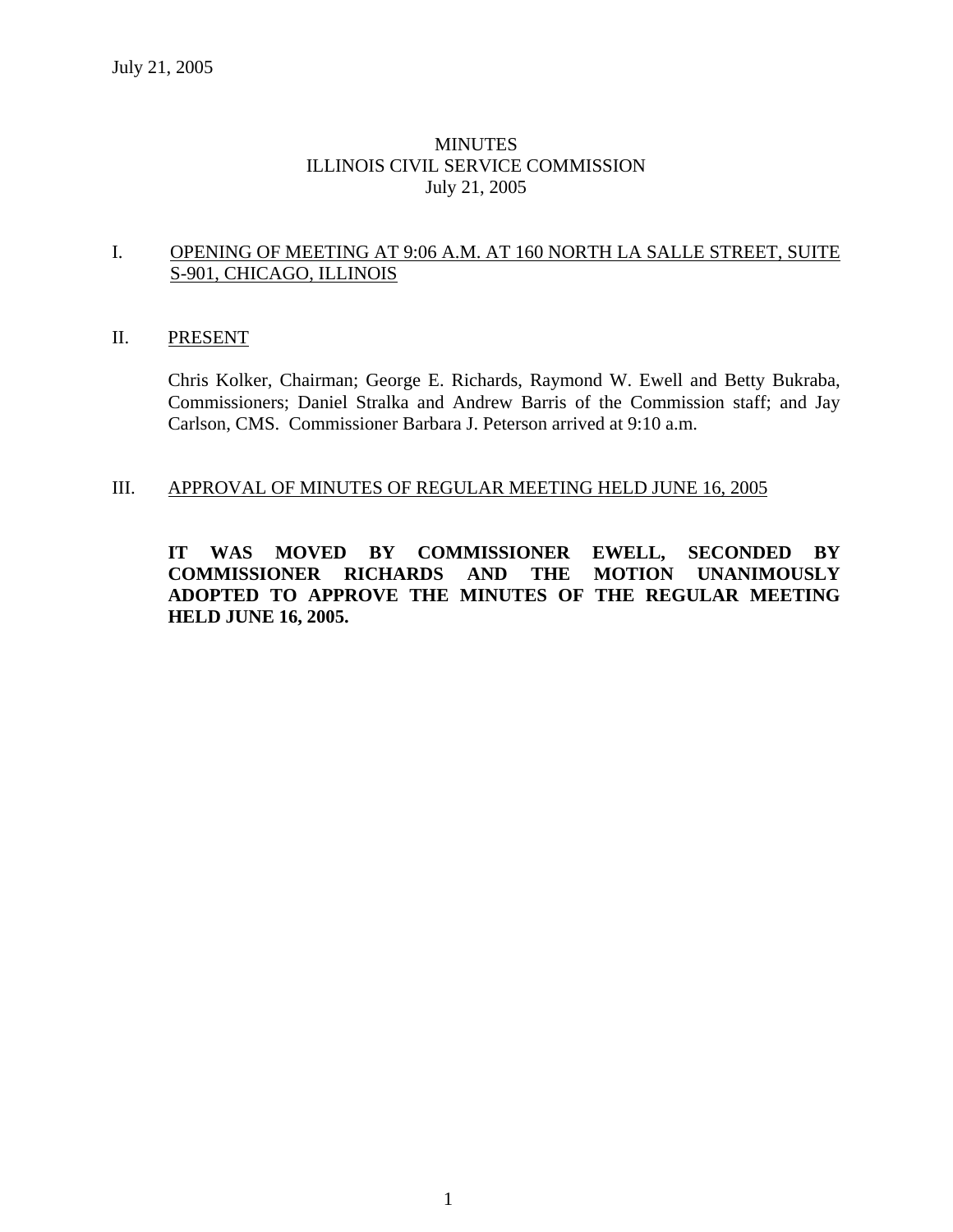#### IV. EXEMPTIONS UNDER SECTION 4d(3) OF THE PERSONNEL CODE

#### **Report on Exempt Positions A.**

|                                       | Total            | Number of Exempt |
|---------------------------------------|------------------|------------------|
| <u>Agency</u>                         | <b>Employees</b> | Positions        |
|                                       |                  |                  |
|                                       |                  |                  |
|                                       |                  |                  |
|                                       |                  |                  |
| Central Management Services  1679 119 |                  |                  |
| Children and Family Services 3402 41  |                  |                  |
|                                       |                  |                  |
|                                       |                  |                  |
|                                       |                  |                  |
|                                       |                  |                  |
|                                       |                  |                  |
|                                       |                  |                  |
|                                       |                  |                  |
|                                       |                  |                  |
|                                       |                  |                  |
|                                       |                  |                  |
|                                       |                  |                  |
|                                       |                  |                  |
|                                       |                  |                  |
|                                       |                  |                  |
|                                       |                  |                  |
|                                       |                  |                  |
|                                       |                  |                  |
|                                       |                  |                  |
|                                       |                  |                  |
|                                       |                  |                  |
|                                       |                  |                  |
|                                       |                  |                  |
|                                       |                  |                  |
|                                       |                  |                  |
|                                       |                  |                  |
|                                       |                  |                  |
|                                       |                  |                  |
|                                       |                  |                  |
|                                       |                  |                  |
|                                       |                  |                  |
|                                       |                  |                  |
|                                       |                  |                  |
|                                       |                  |                  |
|                                       |                  |                  |
|                                       |                  |                  |
|                                       |                  |                  |
|                                       |                  |                  |
|                                       |                  |                  |
|                                       |                  |                  |
|                                       |                  |                  |
|                                       |                  |                  |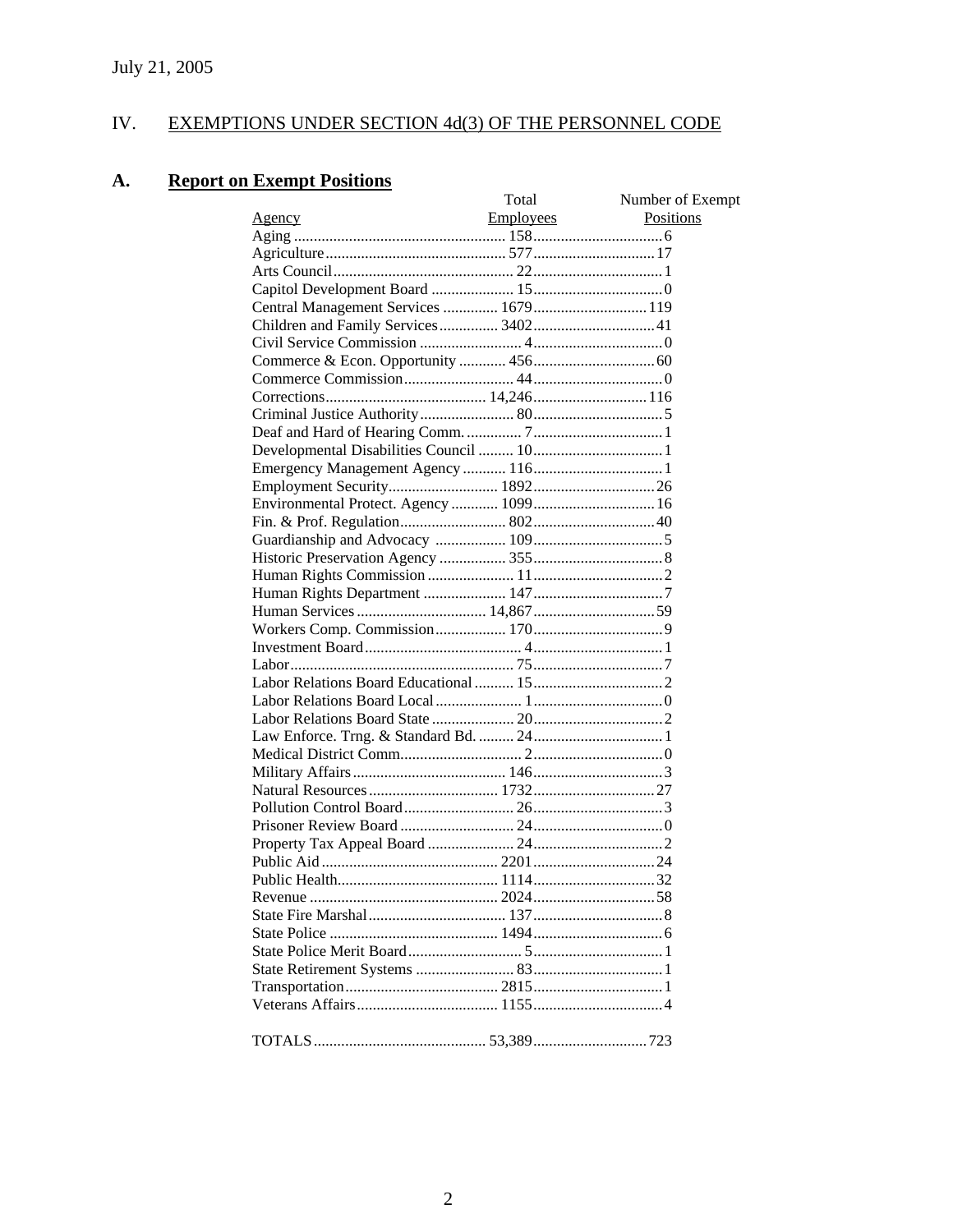#### **B. Governing Rule - Jurisdiction B Exemptions**

- a) Before a position shall qualify for exemption from Jurisdiction B under Section 4d(3) of the Personnel Code, the position shall be directly responsible to:
	- 1. The Governor, or
	- 2. A departmental director or assistant director appointed by the Governor, or
	- 3. A board or commission appointed by the Governor, or
	- 4. The head of an agency created by Executive Order, or the director or assistant director of an agency carrying out statutory powers, whose offices are created by the Governor subject to legislative veto under Article V, Section 11, of the Constitution of 1970, which agency head, director, or assistant director may themselves be subject to exemption under Section 4d(3), or
	- 5. In an agency having a statutory assistant director, a deputy director exercising full line authority under the director for all operating entities of the agency, provided the statutory role of assistant director is vacant or is assigned clearly distinct and separate duties from the deputy director and as a colleague to him, or
	- 6. A line position organizationally located between the director and/or assistant director and a subordinate statutorily exempt position(s), provided the position proposed for exemption has line authority over the statutory exempt position(s), or
	- 7. The elected head of an independent agency in the executive, legislative, or judicial branch of government.
- b) If a position meets the above criterion, it must, in addition, be responsible for one or more of the following before it shall be approved as exempt:
	- 1. Directs programs defined by statute and/or departmental, board, or commission policy or possess significant authority when acting in the capacity of a director of programs to bind the agency.
	- 2. Makes decisions in exercising principal responsibility for the determination or execution of policy which fix objectives or state the principles to control action toward operating objectives of one or more divisions, such decisions being subject to review or reversal only by the director, assistant director, board or commission.
	- 3. Participates in the planning and programming of departmental, board, or commission activities, integrating the plans and projections of related divisions, and the scheduling of projected work programs of those agencies.
	- 4. Makes decisions in exercising principal responsibility for the determination or execution of policy which fix objectives or state the principles to control action toward operating objectives of one or more divisions, such decisions being subject to review or reversal only by the director, assistant director, board or commission.
	- 5. Participates in the planning and programming of departmental, board, or commission activities, integrating the plans and projections of related divisions, and the scheduling of projected work programs of those agencies.

**\* \* \* \***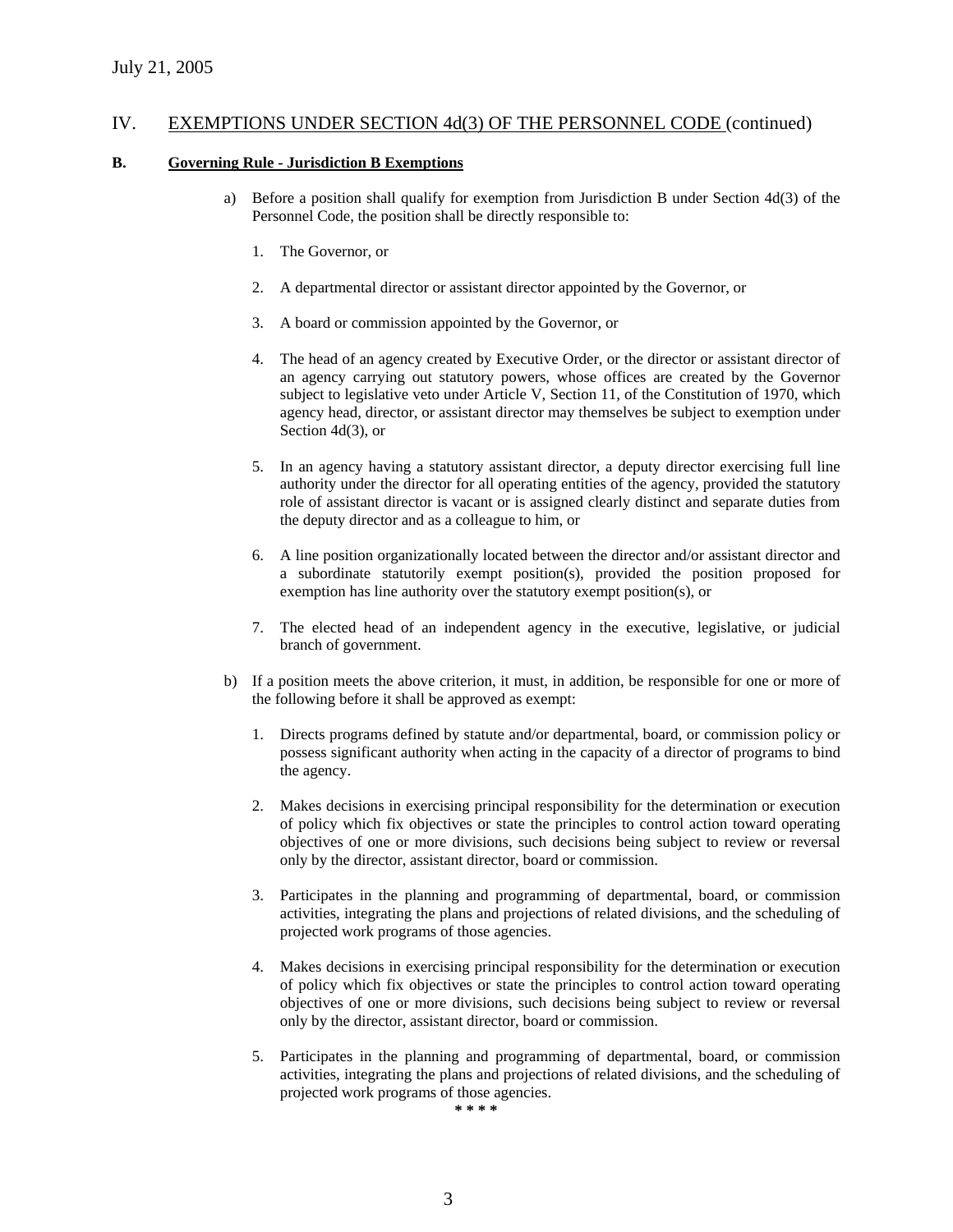- Regarding Items C, D and E, Jay Carlson, Deputy Director of the Bureau of Communications and Computer Services (BCCS), addressed the Commission regarding the organizational structure of the BCCS and the potential for overlap regarding the policy-making responsibilities of the proposed positions. Calrson stated that the positions are responsible for making immediate, "on-the-spot" policy decisions at meetings the attended on behalf of the Deputy Director. Chairman Kolker inquired as to how often the the positions acted on Carlson's behalf and Chairman Kolker also inquired about the duties as they relate to the media administrator's duties. Carlson stated that each position routinely acted on Carlson's behalf depending on the availability of Carlson and the issues involved in the meeting, but that it was each position's primary duty to make principal policy-making decisions as they relate to each position's designated duties. It was also reported that three previously-exempted positions would be submitted to the Commission for exemption revocation at the next meeting.
- Regarding Items F and G, Andrew Barris informed the Commission that the staff had questions about the organizational structure of the IHPA and the Abraham Lincoln Presidential Library Museum – specifically the relationship between the Director of the IHPA and the Director the Abraham Lincoln Presidential Library and Museum (ALPLM). After contacting the personnel department at the IHPA, Barris was informed that the IHPA and the ALPLM are - for all practical purposes - separate entities. For the fact that the Deputy Director of ALPLM – Item G – reports directly to the ALPLM Director and the Chief Information Officer – Item F - reports to the Director of the IHPA and that there is no reporting relationship between the directors of the separate entities, the staff concluded that both positions meet the reporting requirement of Rule 11.
- Regarding Item H, although the positions meet the policy-making requirements of Rule 11, the staff recommended temporarily approving the exemption request until October 31, 2005 consistent with other IDFPR requests to allow for submission of a comprehensive organizational chart
- Regarding Item I, the position Bureau of Homeland Security is a new division that was created pursuant to the Executive Order of the Governor and the position meets the requirements of Rule 11 and the staff recommended approval.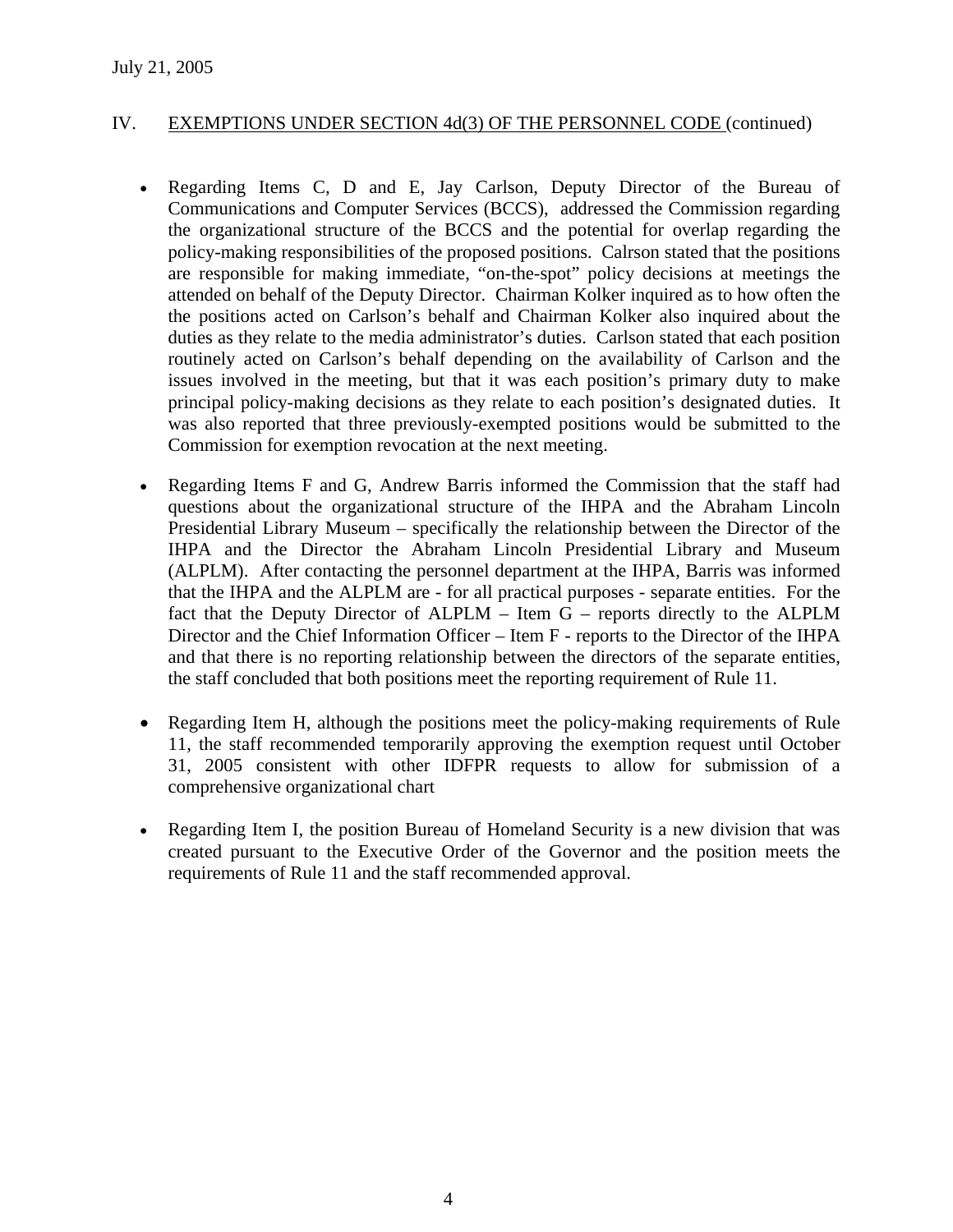**IT WAS MOVED BY COMMISSIONER RICHARDS, SECONDED BY COMMISSIONER EWELL AND THE MOTION UNANIMOUSLY ADOPTED TO GRANT THE REQUESTS FOR 4D(3) EXEMPTION FOR THE FOLLOWING POSITIONS:**

# **C. Requests for 4d(3) Exemption Granted by the Commission**

**The following 4d(3) requests for exemption were granted at the July 21, 2005 meeting:** 

| Agency:                 | <b>Central Management Services</b>             |
|-------------------------|------------------------------------------------|
| <b>Position Title:</b>  | Senior Public Service Administrator - Option 3 |
| <b>Position Number:</b> | 40070-37-10-100-00-01                          |
| Bureau/Division:        | Bureau of Communication and Computer Services  |
|                         | <b>Agency Relations Program</b>                |
| Incumbent:              | Vacant                                         |
| Supervisor:             | Deputy Director Bureau of Communication and    |
|                         | <b>Computer Services</b>                       |
| Location:               | <b>Cook County</b>                             |
| Agency:                 | <b>Central Management Services</b>             |
| <b>Position Title:</b>  | Senior Public Service Administrator - Option 3 |
| <b>Position Number:</b> | 40070-37-10-200-00-01                          |
| Bureau/Division:        | Bureau of Communication and Computer Services  |
|                         | <b>Information Technology Division</b>         |
| Incumbent:              | Vacant                                         |
| Supervisor:             | Deputy Director Bureau of Communication and    |
|                         | <b>Computer Services</b>                       |
| Location:               | <b>Cook County</b>                             |
| Agency:                 | <b>Central Management Services</b>             |
| <b>Position Title:</b>  | Senior Public Service Administrator (Option 3) |
| <b>Position Number:</b> | 40070-37-10-010-01-02                          |
| Bureau/Division:        | Bureau of Communication and Computer           |
|                         | Services/Chief of Staff's Office               |
| Incumbent:              | Vacant                                         |
| Supervisor:             | Deputy Director of the Bureau of Communication |
|                         | <b>And Computer Services</b>                   |
| Location:               | Sangamon                                       |
|                         |                                                |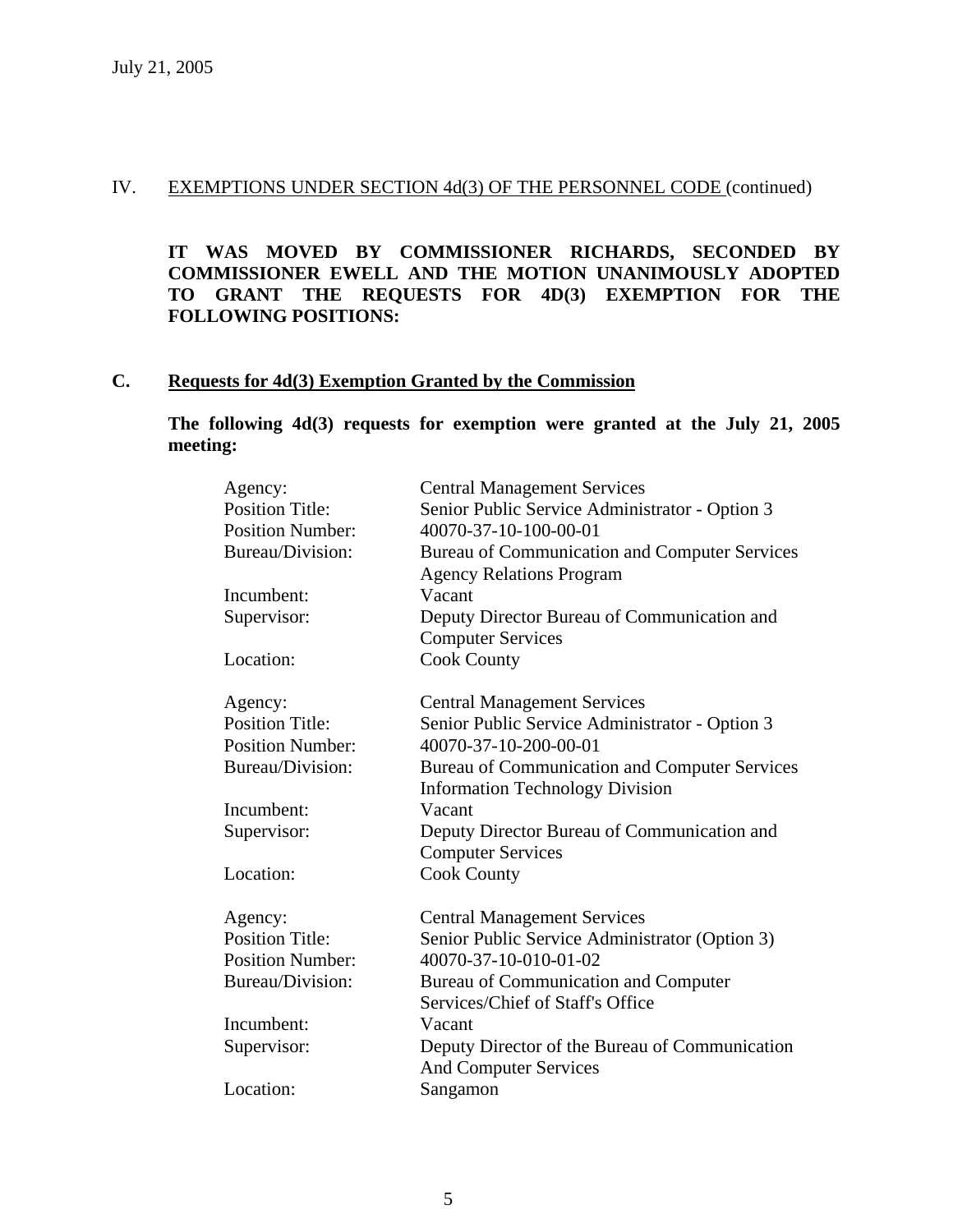**IT WAS MOVED BY COMMISSIONER RICHARDS, SECONDED BY COMMISSIONER EWELL AND THE MOTION UNANIMOUSLY ADOPTED TO GRANT THE REQUESTS FOR 4D(3) EXEMPTION FOR THE FOLLOWING POSITIONS:**

**The following 4d(3) requests for exemption were granted at the July 21, 2005 meeting:** 

| Agency:                 | Illinois Historical Preservation Agency        |
|-------------------------|------------------------------------------------|
| <b>Position Title:</b>  | Senior Public Service Administrator            |
| <b>Position Number:</b> | 40070-48-00-200-00-01                          |
| Division:               | Director's Office                              |
| Incumbent:              | Vacant                                         |
| Supervisor:             | Director                                       |
| Location:               | <b>Sangamon County</b>                         |
| Agency:                 | Illinois Historical Preservation Agency        |
| <b>Position Title:</b>  | Senior Public Service Administrator            |
| <b>Position Number:</b> | 40070-48-50-000-00-01                          |
| Division:               | A. Lincoln Presidential Library and Museum     |
| Incumbent:              | Vacant                                         |
| Supervisor:             | Director ALPLM (appointed)                     |
| Location:               | <b>Sangamon County</b>                         |
| Agency:                 | Illinois Historical Preservation Agency        |
| <b>Position Title:</b>  | Senior Public Service Administrator            |
| <b>Position Number:</b> | 40070-48-50-000-00-01                          |
| Division:               | A. Lincoln Presidential Library and Museum     |
| Incumbent:              | Vacant                                         |
| Supervisor:             | Director ALPLM (appointed)                     |
| Location:               | <b>Sangamon County</b>                         |
| Agency:                 | Department of Commerce & Economic Opportunity  |
| <b>Position Title:</b>  | Senior Public Service Administrator            |
| <b>Position Number:</b> | 40070-42-80-000-05-01                          |
| Division:               | <b>Bureau of Homeland Security Marketplace</b> |
| Incumbent:              | Vacant                                         |
| Supervisor:             | Deputy Director, Homeland Security Marketplace |
| Location:               | <b>Cook County</b>                             |
|                         |                                                |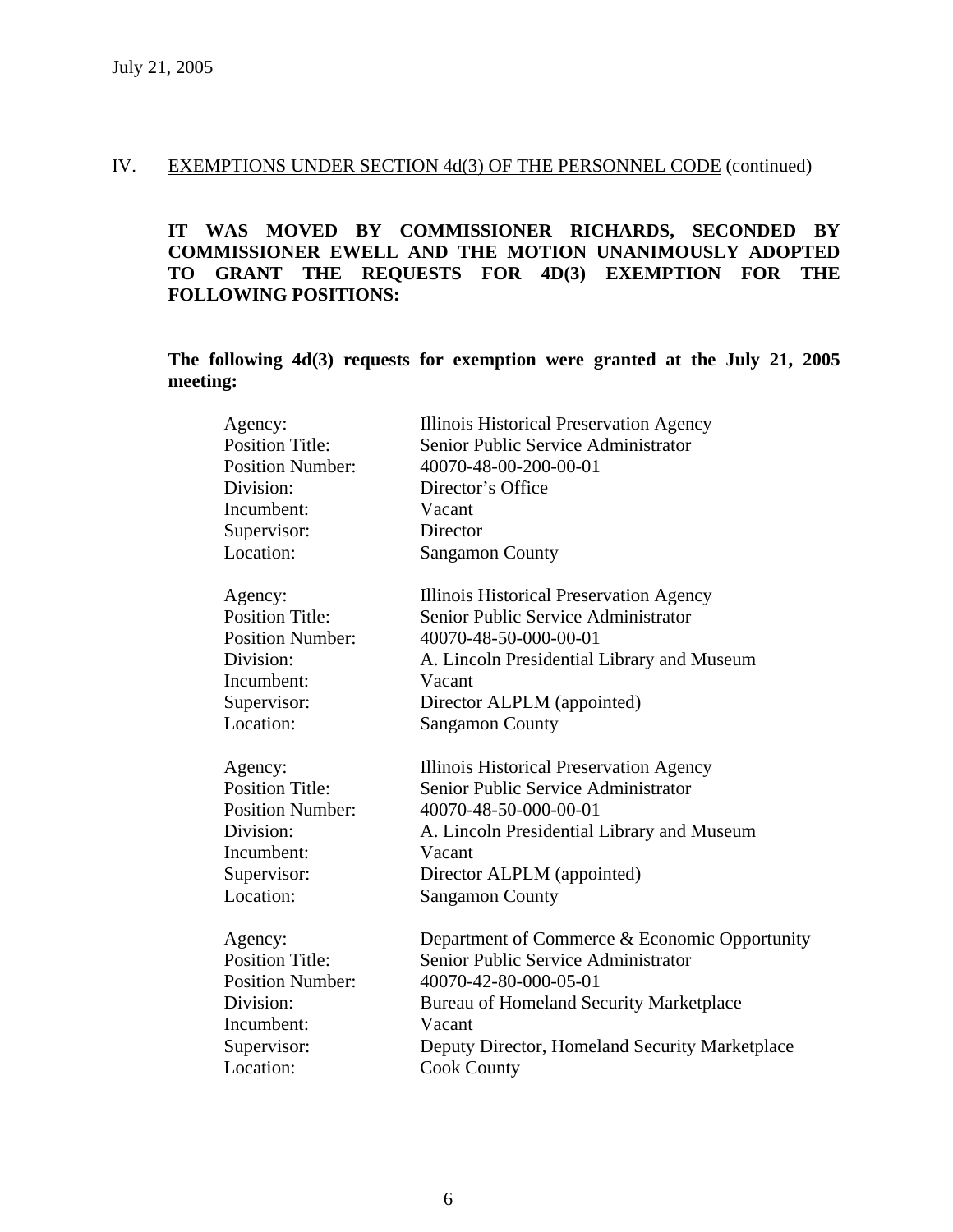# **The following 4(d)3 request for exemption was granted until October 31, 2005.**

| Agency:                 | Department of Financial & Professional Regulation |
|-------------------------|---------------------------------------------------|
| <b>Position Title:</b>  | Senior Public Service Administrator               |
| <b>Position Number:</b> | 40070-13-10-403-00-01                             |
| Division:               | <b>Thrifts Division</b>                           |
| Incumbent:              | <b>James Roger Copely</b>                         |
| Supervisor:             | SPSA (40070-13-10-400-00-01)                      |
| Location:               | <b>Cook County</b>                                |

# V. MOTION TO GO INTO EXECUTIVE SESSION

**IT WAS MOVED BY COMMISSIONER PETERSON, SECONDED BY COMMISSIONER RICHARDS AND BY ROLL CALL VOTE THE MOTION UNANIMOUSLY ADOPTED TO HOLD AN EXECUTIVE SESSION TO CONSIDER APPEALS OF DISMISSAL FILED WITH THE COMMISSION PURSUANT TO SUBSECTIONS 2(c)(1), 2(c)(4) AND 2(c)(11) OF THE OPEN MEETINGS ACT.** 

# VI. RECONVENE MEETING

Upon due and proper notice the regular meeting of the Illinois Civil Service Commission was reconvened at 160 North LaSalle, Suite S-902, Chicago, Illinois at 10:05 a.m.

# PRESENT

Chris Kolker, Chairman, George E. Richards, Raymond W. Ewell, Barbara J. Peterson and Betty Bukraba, Commissioners; Daniel Stralka and Andrew Barris of the Commission staff.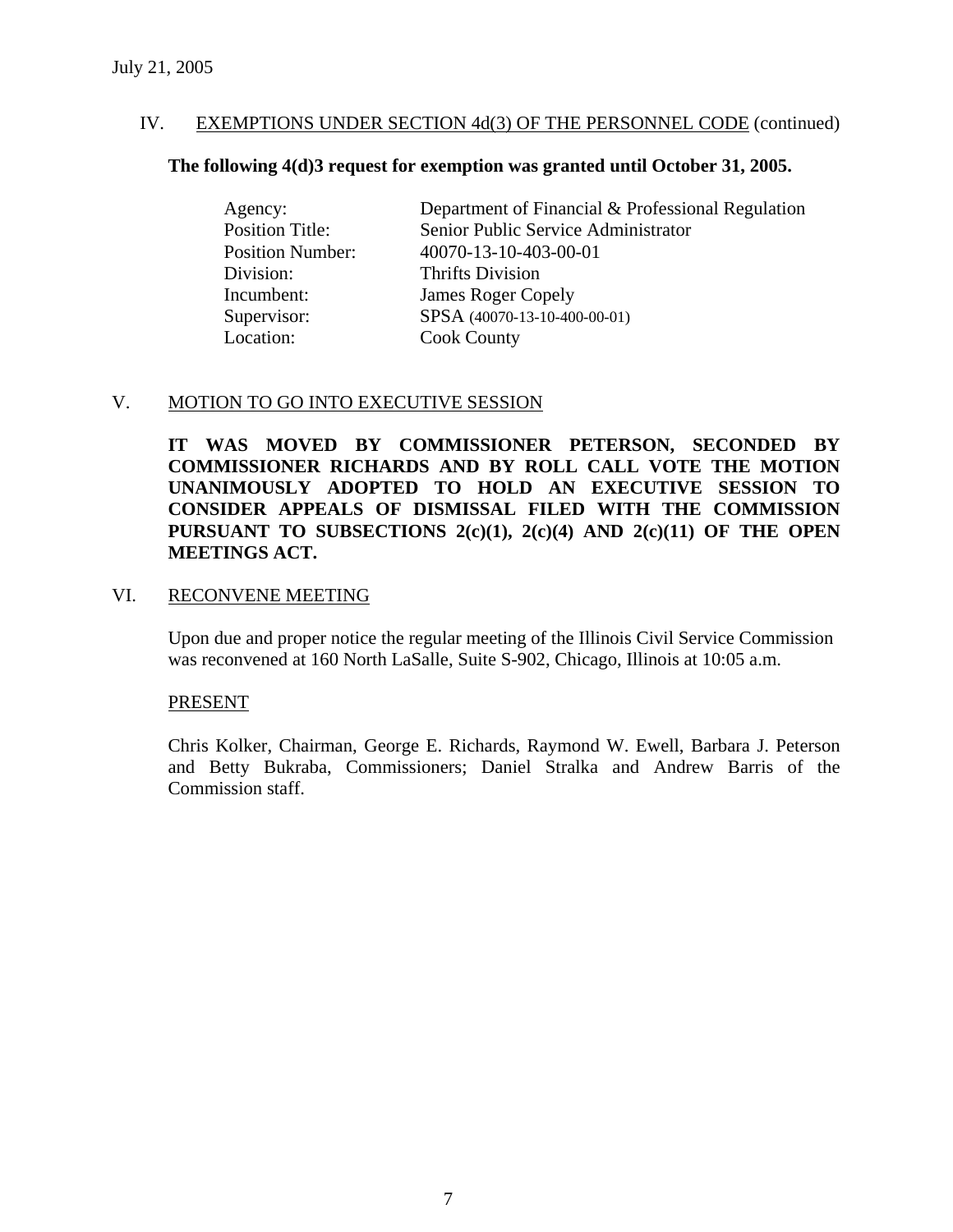# VII. NON-MERIT APPOINTMENT REPORT

The Personnel Code permits non-merit appointments for a limited period of time, i.e., emergency appointments shall not exceed 60 days and shall not be renewed, and positions shall not be filled on a temporary or provisional basis for more than six months out of any twelve-month period. Consecutive non-merit appointments are not violative of the Code, however, they do present a possible evasion of merit principles and should be monitored. Set forth below is the number of consecutive non-merit appointments made by each department. These statistics are from the Department of Central Management Services consecutive non-merit report as of June 30, 2005.

| 5/31/05 | 6/30/05  |
|---------|----------|
|         |          |
| 6       | 8        |
| 10      | 10       |
| 3       | 3        |
| 0       |          |
| 26      | 31       |
|         |          |
|         |          |
| 25      | 32       |
|         |          |
| 11      | 10       |
| 2       | 2        |
|         | 0        |
| 3       | 3        |
|         |          |
| 12      | <u>6</u> |
| 104     |          |
|         |          |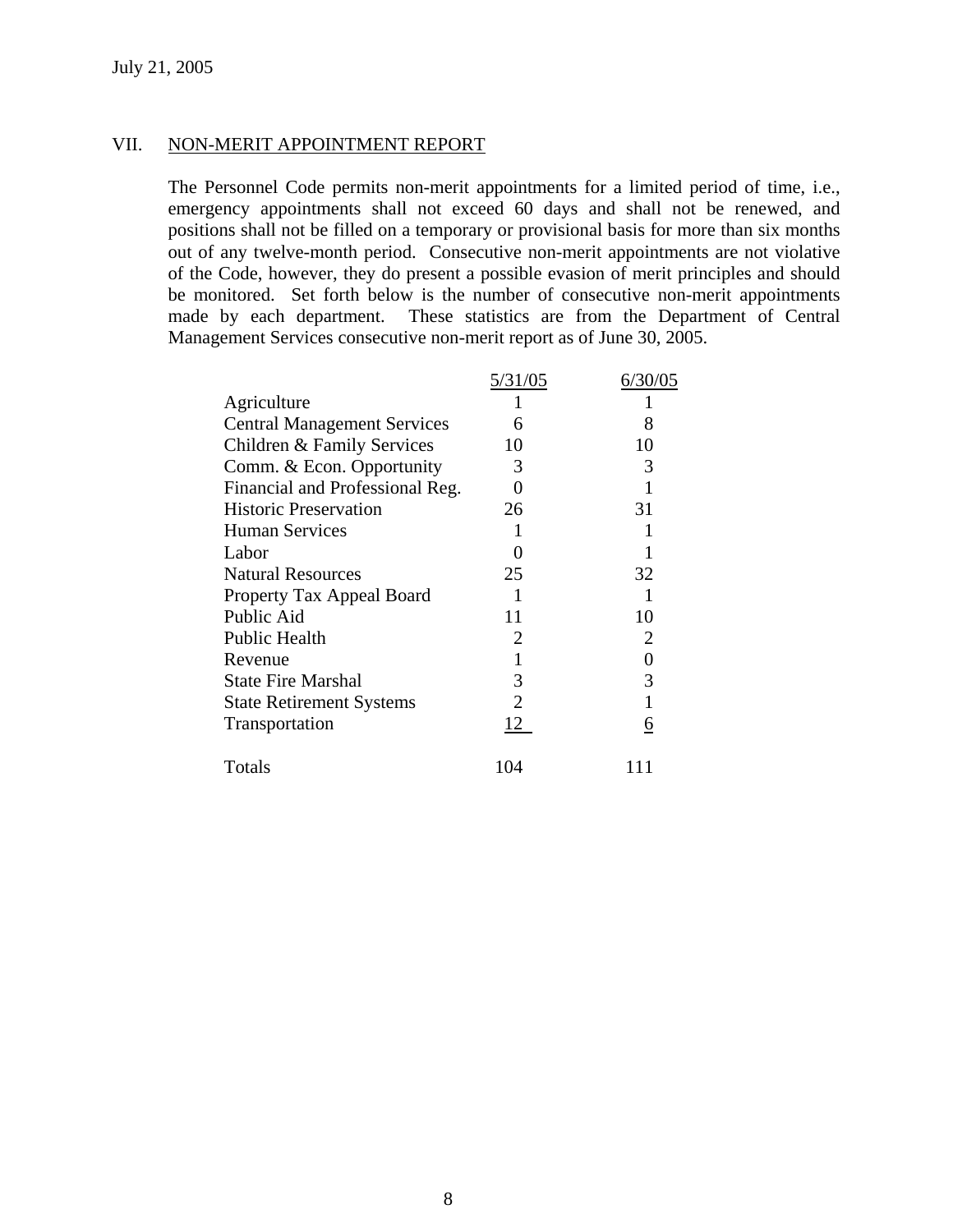# VIII. PUBLICLY ANNOUNCED DECISIONS RESULTING FROM APPEAL

#### • **RULE VIOLATION (Remand) RV-01-02**

| AN Y VA VA |                              |                      |                              |
|------------|------------------------------|----------------------|------------------------------|
| Petitioner | <b>Mark Thompson</b>         | <b>Appeal Date</b>   | 7/02/01                      |
| Agency     | <b>IDPR</b>                  | <b>Decision Date</b> | 2/23/05                      |
| Type of    | Rule Violation               | ALJ                  | <b>Andrew Barris</b>         |
| Appeal     |                              |                      |                              |
| Change(s)  | <b>Politically Motivated</b> | Recommended          | <b>Remanded From Circuit</b> |
|            | Geographical Transfer.       | Decision             | Court For Entry of a         |
|            |                              |                      | Final Order.                 |

**IT WAS MOVED BY COMMISSIONER PETERSON, SECONDED BY COMMISSIONER EWELL AND BY ROLL CALL VOTE THE MOTION UNANIMOUSLY ADOPTED TO AFFIRM THE ADMINISTRATIVE LAW JUDGE'S RECOMMENDED DECISION THAT THE PETITIONER HAS ESTABLISHED BY SUFFICIENT, COMPETENT AND CREDIBLE EVIDENCE THE GEOGRAPHIC TRANSFER TO SPRINGFIELD WAS UNREASONABLE, UNJUST AND CAPRICIOUS AND WAS NOT A BONA FIDE ATTEMPT TO SERVE THE BEST INTERESTS OF THE OPERATING AGENCY FOR THE REASONS SET FORTH IN THE RECOMMENDED DECISION DATED FEBRUARY 23, 2005 AND PREVIOUSLY ADOPTED BY THE COMMISSION ON MARCH 17, 2005. THEREFORE SAID GEOGRAPHIC TRANSFER CONSTITUTES A VIOLATION OF SECTION TWO OF THE PERSONNEL CODE (20 ILCS 415/2). THE UNDERSIGNED FURTHER FIND, CONSISTENT WITH THE COMMISSION'S FINDINGS AND DECISION ON REMAND REFERENCED ABOVE, THAT THE GEOGRAPHIC TRANSFER BACK TO CHICAGO WAS NOT POLITICALLY MOTIVATED AND DID NOT CONSTITUTE A VIOLATION OF THE PERSONNEL CODE OR RULES. IN ACCORDANCE HEREWITH, THE RESPONDENT IS DIRECTED TO COMPLY WITH SECTION TWO OF THE PERSONNEL CODE.** 

| <b>PETERSON</b> | <b>YES</b> | KOLKER YES         |  |
|-----------------|------------|--------------------|--|
| <b>EWELL</b>    | <b>YES</b> | <b>BUKRABA YES</b> |  |
| <b>RICHARDS</b> | YES.       |                    |  |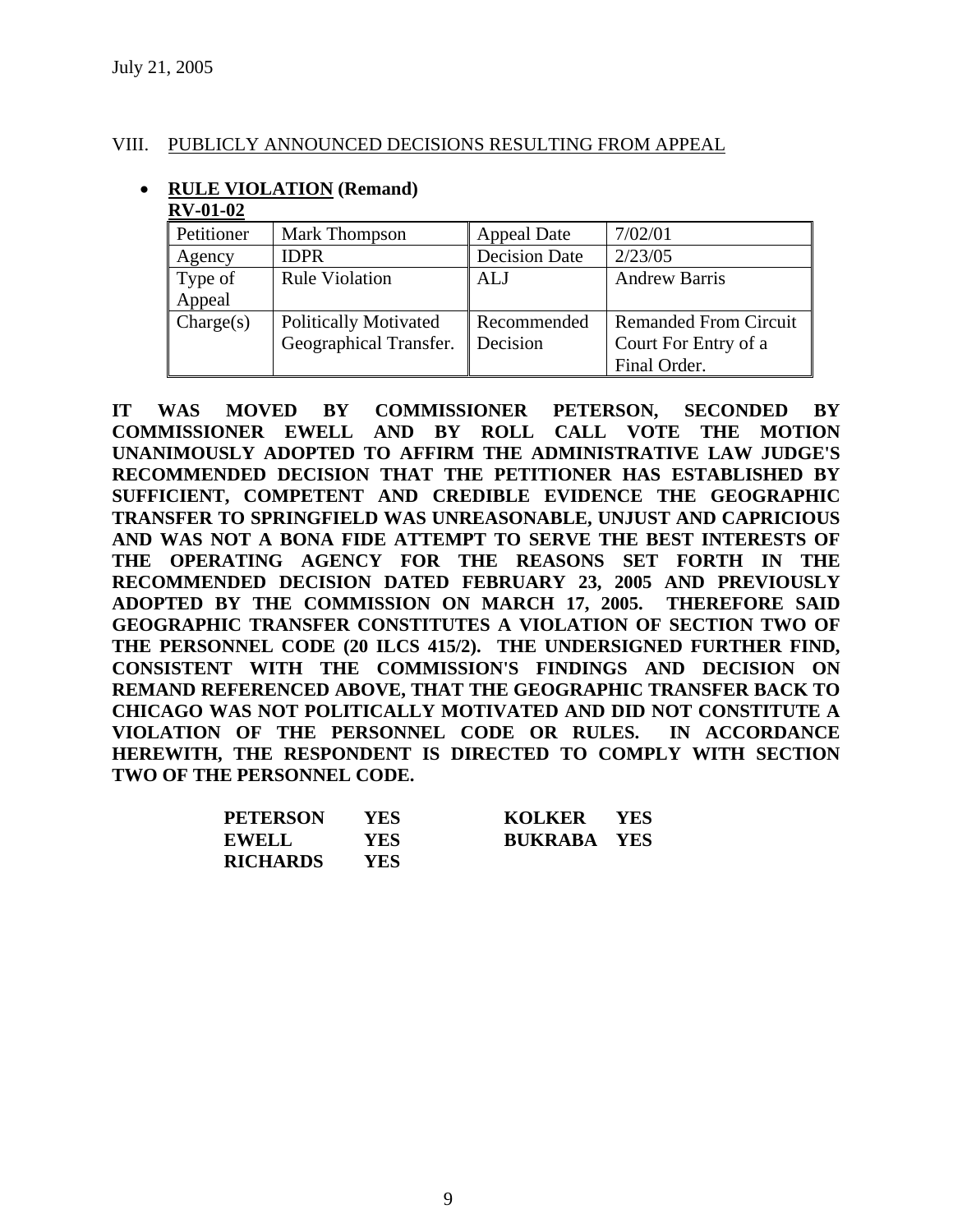• **DISCHARGE (Remand)** 

**DA-91-04**

# VIII. PUBLICLY ANNOUNCED DECISIONS RESULTING FROM APPEAL (continued)

| DA-91-04   |                        |                      |                          |
|------------|------------------------|----------------------|--------------------------|
| Respondent | Alvin Bond             | <b>Appeal Date</b>   | 4/16/04                  |
| Agency     | DOT                    | <b>Decision Date</b> | 7/6/05                   |
| Type of    | Discharge              | <b>ALJ</b>           | Daniel Stralka           |
| Appeal     |                        |                      |                          |
| Change(s)  | <b>Absence Without</b> | Recommended          | <b>Charges Partially</b> |
|            | Approved Leave.        | Decision             | Proven; ALJ              |
|            |                        |                      | Recommends Discharge.    |

**IT WAS MOVED BY COMMISSIONER RICHARDS, SECONDED BY COMMISSIONER EWELL AND BY ROLL CALL VOTE THE MOTION UNANIMOUSLY ADOPTED TO AFFIRM THE ADMINISTRATIVE LAW JUDGE'S RECOMMENDED DECISION THAT THE RESPONDENT, ALVIN BOND, BE DISCHARGED FROM HIS POSITION OF HIGHWAY MAINTAINER WITH THE DEPARTMENT OF TRANSPORTATION, STATE OF ILLINOIS.** 

| <b>PETERSON</b> | <b>YES</b> | KOLKER             | <b>YES</b> |
|-----------------|------------|--------------------|------------|
| <b>EWELL</b>    | YES.       | <b>BUKRABA YES</b> |            |
| <b>RICHARDS</b> | YES.       |                    |            |

#### • **DISCHARGE**

#### **DA-28-05**

| Respondent | Gregory J. Gossett    | <b>Appeal Date</b>   | 10/29/04                 |
|------------|-----------------------|----------------------|--------------------------|
| Agency     | DOC                   | <b>Decision Date</b> | 7/8/05                   |
| Type of    | Discharge             | <b>ALJ</b>           | <b>Andrew Barris</b>     |
| Appeal     |                       |                      |                          |
| Change(s)  | Conduct Unbecoming a  | Recommended          | <b>Charges Partially</b> |
|            | <b>State Employee</b> | Decision             | Proven; ALJ              |
|            |                       |                      | Recommends 90 Day        |
|            |                       |                      | Suspension.              |

**IT WAS MOVED BY COMMISSIONER RICHARDS, SECONDED BY COMMISSIONER EWELL AND BY ROLL CALL VOTE OF 4-0 THE MOTION ADOPTED TO AFFIRM THE RECOMMENDED DECISION OF THE ADMINISTRATIVE LAW JUDGE THAT THE CHARGES WERE PARTIALLY PROVEN AND THAT SAID PROVEN CHARGES WARRANT A 90 DAY SUSPENSION FOR DISCIPLINARY PURPOSES IN LIEU OF DISCHARGE** 

| <b>PETERSON</b> | YES  | KOLKER             | ABSTAINED |
|-----------------|------|--------------------|-----------|
| <b>EWELL</b>    | YES  | <b>BUKRABA YES</b> |           |
| <b>RICHARDS</b> | YES. |                    |           |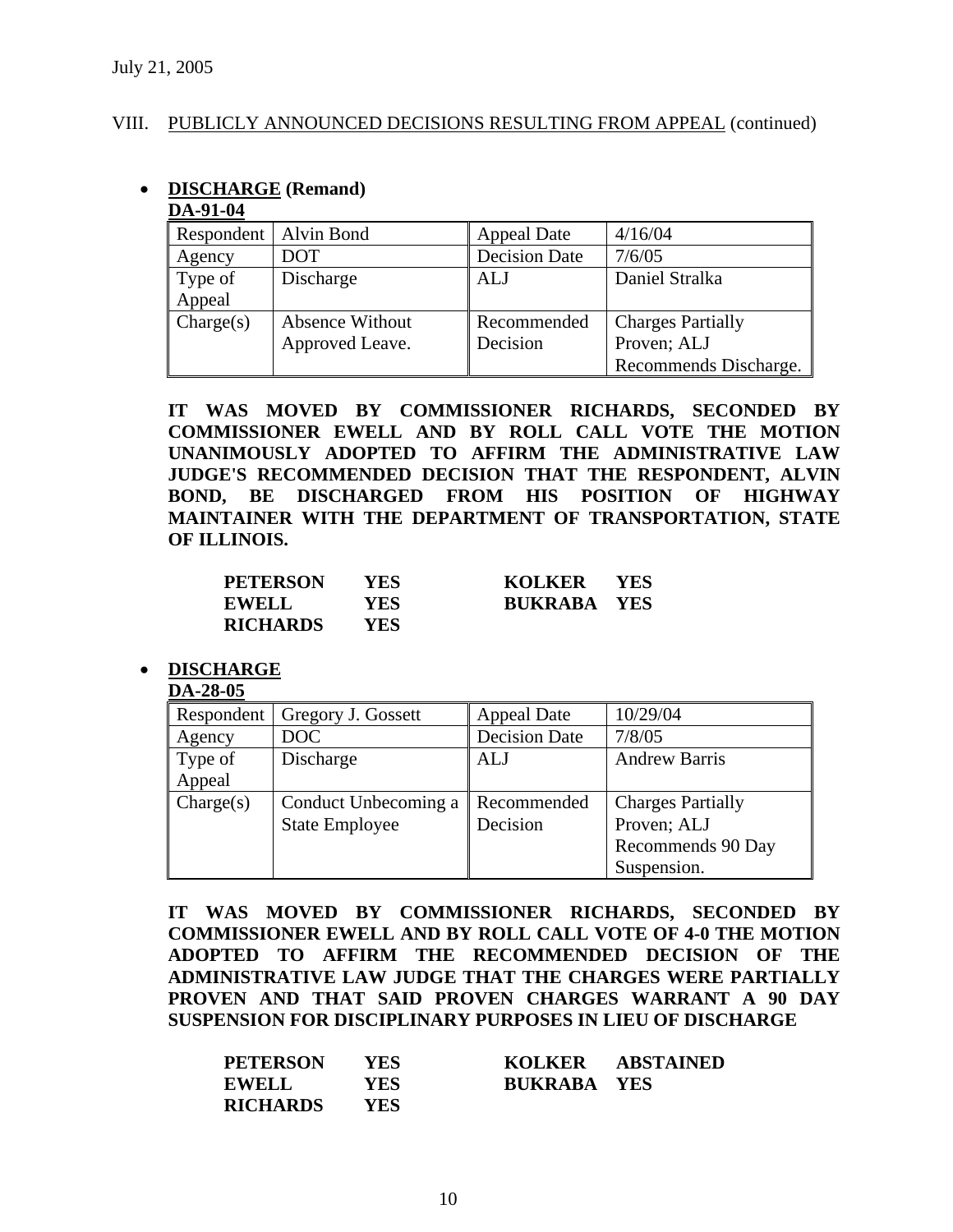# VIII. PUBLICLY ANNOUNCED DECISIONS RESULTING FROM APPEAL (continued)

# • **DISCHARGE**

| DA-33-05   |                         |                      |                          |
|------------|-------------------------|----------------------|--------------------------|
| Respondent | Janine Toman            | <b>Appeal Date</b>   | 12/13/04                 |
| Agency     | <b>CMS</b>              | <b>Decision Date</b> | 7/12/05                  |
| Type of    | Discharge               | ALJ                  | <b>Andrew Barris</b>     |
| Appeal     |                         |                      |                          |
| Change(s)  | Conduct Unbecoming;     | Recommended          | <b>Charges Partially</b> |
|            | Incompetent/Inefficient | Decision             | Proven; ALJ              |
|            | Performance of Duty;    |                      | Recommends               |
|            | Insubordination.        |                      | Discharge.               |

**IT WAS MOVED BY COMMISSIONER PETERSON, SECONDED BY COMMISSIONER BUKRABA AND BY ROLL CALL VOTE THE MOTION UNANIMOUSLY ADOPTED TO APPROVE THE RECOMMENDED DECISION OF THE ADMINISTRATIVE LAW JUDGE THAT THE RESPONDENT, JANINE TOMAN, BE DISCHARGED FROM HER POSITION OF INTERNAL AUDITOR I WITH THE DEPARTMENT OF CENTRAL MANAGEMENT SERVICES, STATE OF ILLINOIS.** 

| <b>PETERSON</b> | YES  | <b>KOLKER</b><br><b>YES</b> |  |
|-----------------|------|-----------------------------|--|
| <b>EWELL</b>    | YES. | <b>BUKRABA YES</b>          |  |
| <b>RICHARDS</b> | YES  |                             |  |

• **DISCHARGE** 

#### **DA-39-05**

| Respondent | Tunisa L. Jackson       | <b>Appeal Date</b>   | 1/18/05             |
|------------|-------------------------|----------------------|---------------------|
| Agency     | Public Aid              | <b>Decision Date</b> | 7/7/05              |
| Type of    | Discharge               | ALJ                  | Daniel Stralka      |
| Appeal     |                         |                      |                     |
| Change(s)  | Inappropriate Behavior; | Recommended          | Charges Proven; ALJ |
|            | Failing/Refusing to     | Decision             | Recommends          |
|            | Follow Dept. Policy;    |                      | Discharge.          |
|            | Attempting to Commit a  |                      |                     |
|            | Crime; Conduct          |                      |                     |
|            | Unbecoming.             |                      |                     |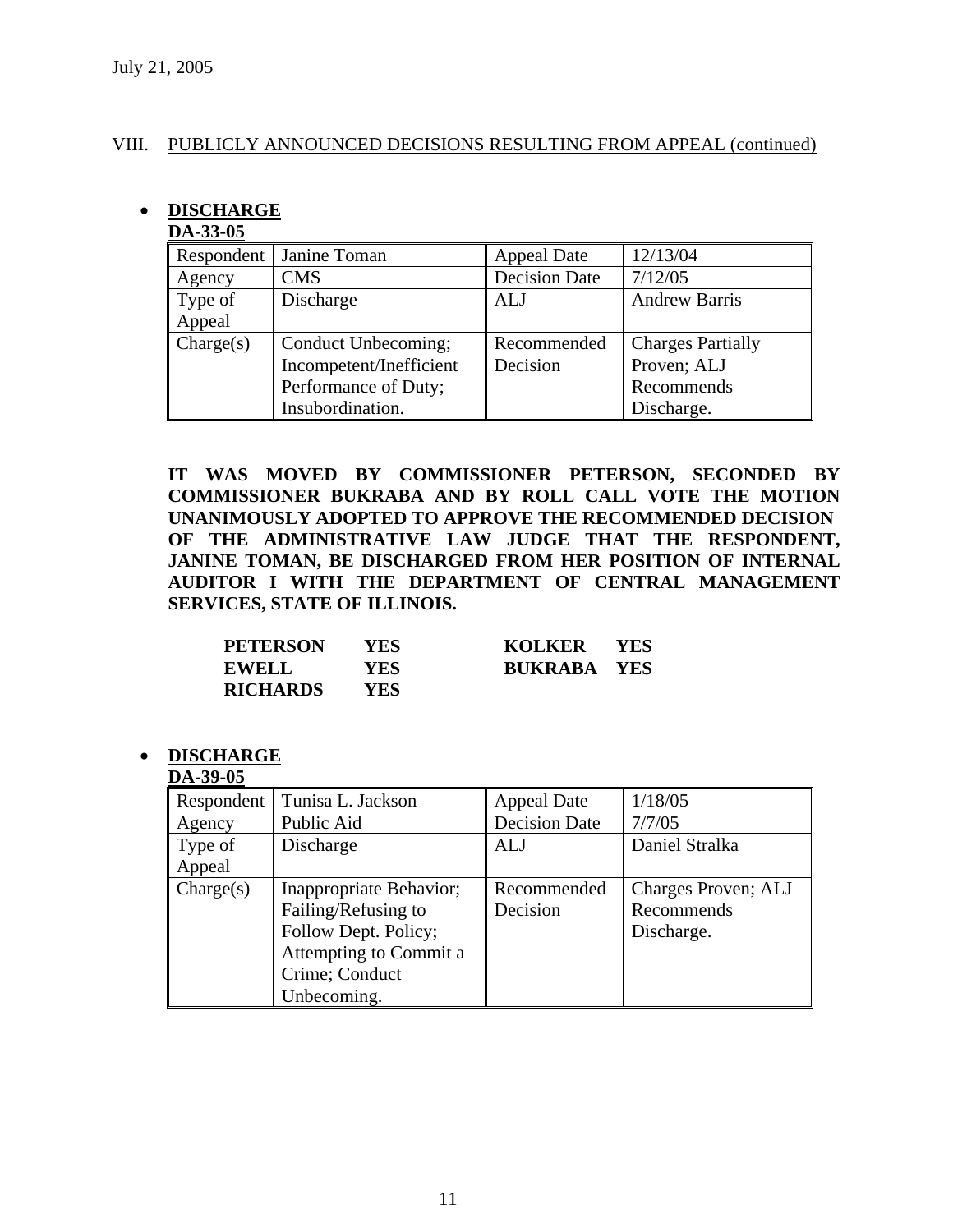## VIII. PUBLICLY ANNOUNCED DECISIONS RESULTING FROM APPEAL (continued)

**IT WAS MOVED BY CHAIRMAN KOLKER, SECONDED BY COMMISSIONER BUKRABA AND BY ROLL CALL VOTE THE MOTION UNANIMOUSLY ADOPTED TO APPROVE THE RECOMMENDED DECISION THAT THE CHARGES WERE PROVEN BUT THAT THE PROVEN CHARGES WARRANT A 90 DAY SUSPENSION FOR DISCIPLINARY PURPOSES IN LIEU OF DISCHARGE** 

| <b>PETERSON</b>       | YES. | KOLKER YES         |  |
|-----------------------|------|--------------------|--|
| EWELL                 | YES. | <b>BUKRABA YES</b> |  |
| <b>RICHARDSON YES</b> |      |                    |  |

#### • **RULE VIOLATION**

# **RV-56-05**

| <b>IVA-00-00</b> |                               |                      |                               |
|------------------|-------------------------------|----------------------|-------------------------------|
| Petitioner       | Connie Lenear                 | <b>Appeal Date</b>   | 2/14/05                       |
| Agency           | DOC                           | <b>Decision Date</b> | 6/28/05                       |
| Type of          | <b>Rule Violation</b>         | ALJ                  | <b>Andrew Barris</b>          |
| Appeal           |                               |                      |                               |
| Charles)         | <b>Violation of Personnel</b> | Proposed             | <b>ALJ</b> Finds No Violation |
|                  | Rules                         | Finding              | of Personnel Rules            |
|                  |                               |                      | Occurred as Alleged by        |
|                  |                               |                      | Petitioner.                   |

**IT WAS MOVED BY COMMISSIONER RICHARDS, SECONDED BY COMMISSIONER PETERSON AND BY ROLL CALL VOTE THE MOTION UNANIMOUSLY ADOPTED TO APPROVE THE PROPOSED FINDING OF THE ADMINISTRATIVE LAW JUDGE THAT NO VIOLATION OF THE PERSONNEL RULES OCCURRED AS ALLEGED BY THE PETITIONER.** 

| <b>PETERSON</b>       | YES.       | <b>KOLKER</b>      | <b>YES</b> |
|-----------------------|------------|--------------------|------------|
| <b>EWELL</b>          | <b>YES</b> | <b>BUKRABA YES</b> |            |
| <b>RICHARDSON YES</b> |            |                    |            |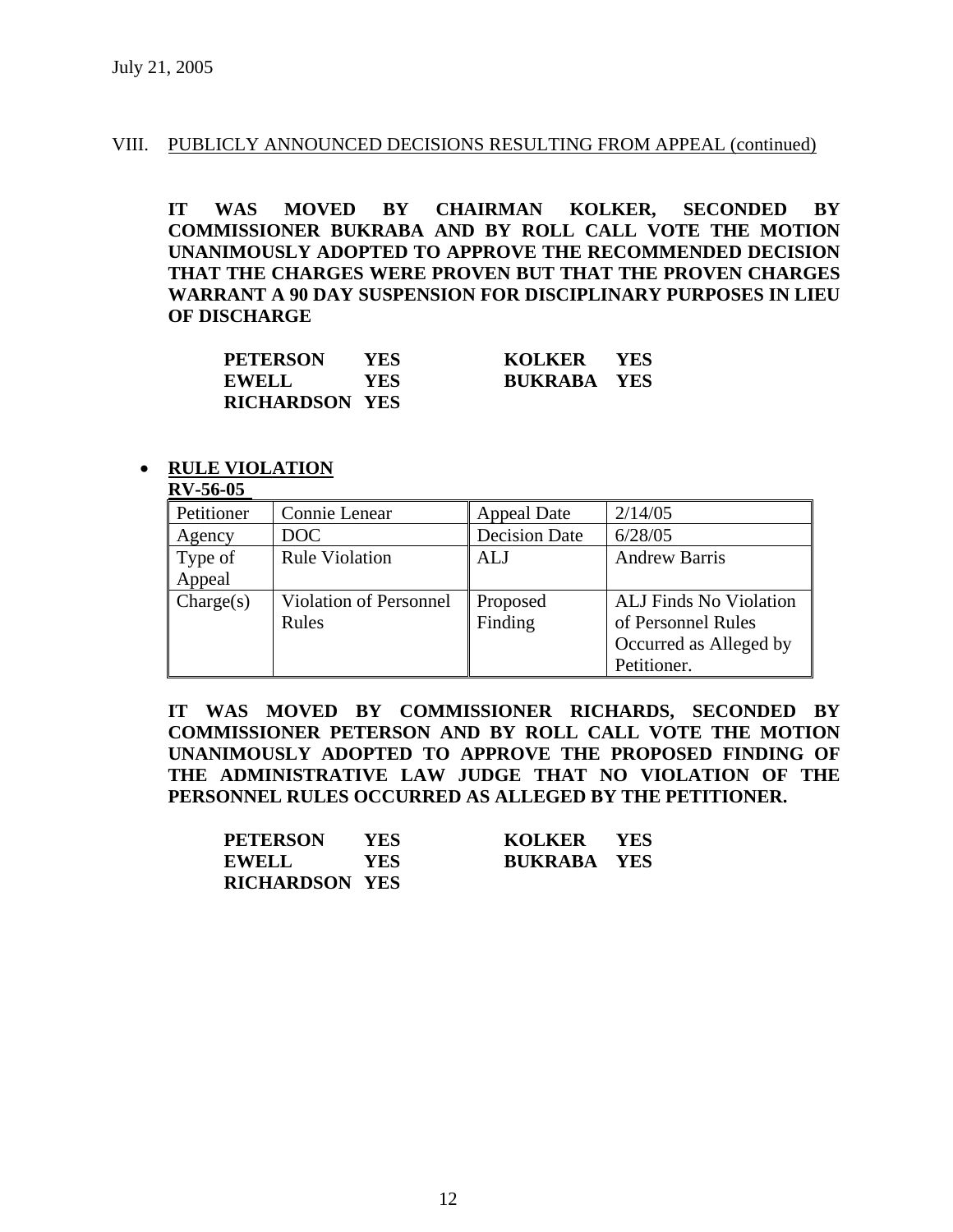# IX. APPEALS TERMINATED WITHOUT DECISION

# • **DISMISSAL**

# **DA-73-05**

| .         |                                |                      |                        |
|-----------|--------------------------------|----------------------|------------------------|
|           | Respondent   Michael J. Kudesh | <b>Appeal Date</b>   | 4/18/05                |
| Agency    | <b>DNR</b>                     | <b>Decision Date</b> | 7/13/05                |
| Type of   | Discharge                      | ALJ                  | <b>Andrew Barris</b>   |
| Appeal    |                                |                      |                        |
| Change(s) | False Statements/              | Recommended          | Settlement - Dismissal |
|           | Representations;               | Decision             | Subject to Commission  |
|           | Conduct Unbecoming.            |                      | Approval.              |

**IT WAS MOVED BY COMMISSIONER PETERSON, SECONDED BY COMMISSIONER EWELL AND BY ROLL CALL VOTE THE MOTION UNANIMOUSLY ADOPTED TO APPROVE THE ADMINISTRATIVE LAW JUDGE'S DECISION DISMISSING THE APPEAL OF THE PETITIONER, MICHAEL KUDESH.** 

| <b>PETERSON</b>       | YES. | KOLKER YES         |  |
|-----------------------|------|--------------------|--|
| <b>EWELL</b>          | YES. | <b>BUKRABA YES</b> |  |
| <b>RICHARDSON YES</b> |      |                    |  |

# • **DISMISSAL**

#### **DA-76-05**

| Respondent | Booker T. Thornton  | <b>Appeal Date</b>   | 5/12/05                |
|------------|---------------------|----------------------|------------------------|
| Agency     | <b>IDOT</b>         | <b>Decision Date</b> | 7/13/05                |
| Type of    | Discharge           | <b>ALJ</b>           | Daniel Stralka         |
| Appeal     |                     |                      |                        |
| Change(s)  | Conduct Unbecoming; | Recommended          | Settlement - Dismissal |
|            | Violence in the     | Decision             | Subject to Commission  |
|            | Workplace.          |                      | Approval.              |

**IT WAS MOVED BY COMMISSIONER RICHARDS, SECONDED BY CHAIRMAN KOLKER AND BY ROLL CALL VOTE THE MOTION UNANIMOUSLY ADOPTED TO APPROVE THE ADMINISTRATIVE LAW JUDGE'S DECISION DISMISSING THE APPEAL OF THE RESPONDENT, BOOKER T. THORNTON.** 

| <b>PETERSON</b>       | YES  | KOLKER YES         |  |
|-----------------------|------|--------------------|--|
| <b>EWELL</b>          | YES. | <b>BUKRABA YES</b> |  |
| <b>RICHARDSON YES</b> |      |                    |  |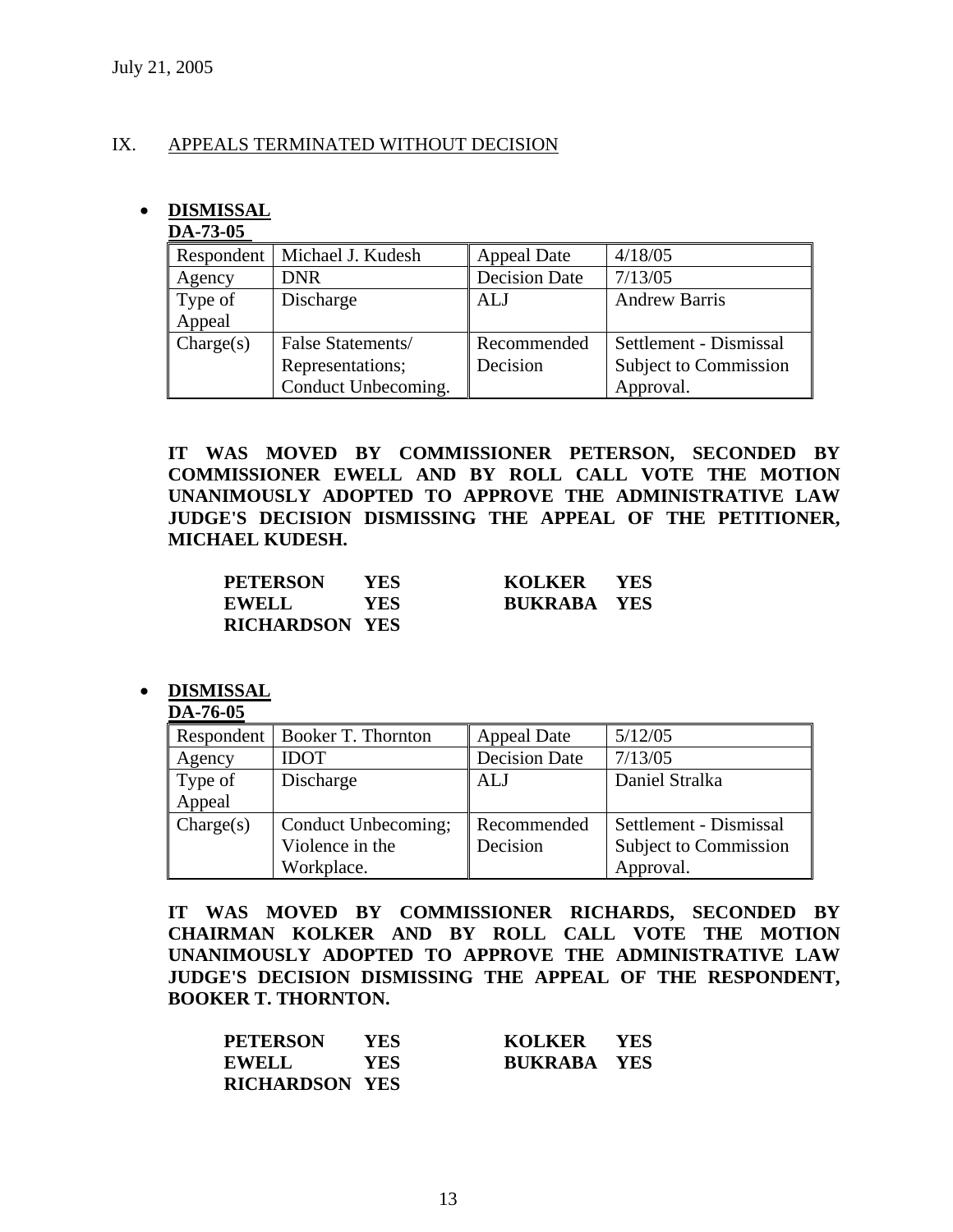# X. AMENDMENTS IN CLASS SPECIFICATIONS

# **A. The following class title was submitted for establishment by the Director of Central Management Services:**

## Proposed Position Title

Laborer Foreman

**IT WAS MOVED BY COMMISSIONER PETERSON SECONDED BY COMMISSIONER RICHARDS AND THE MOTION UNANIMOUSLY ADOPTED TO APPROVE THE ESTABLISHMENT OF THE FOLLOWING CLASS SPECIFICATIONS FOR THE FOLLOWING CLASS TITLE TO BE EFFECTIVE AUGUST 1, 2005.** 

### **Laborer Foreman**

**B. The following class title was submitted for revision by the Director of Central Management Services:** 

Current Position Title

Accounting and Fiscal Administration Career Trainee

**IT WAS MOVED BY COMMISSIONER RICHARDS SECONDED BY COMMISSIONER PETERSON AND THE MOTION UNANIMOUSLY ADOPTED TO APPROVE THE ESTABLISHMENT OF THE FOLLOWING CLASS SPECIFICATIONS FOR THE FOLLOWING CLASS TITLE TO BE EFFECTIVE AUGUST 1, 2005.** 

**Accounting and Fiscal Administration Career Trainee**

**IT WAS MOVED BY COMMISSIONER RICHARDS, SECONDED BY CHAIRMAN KOLKER AND THE MOTION UNANIMOUSLY ADOPTED TO DISAPPROVE ANY CLASS SPECIFICATIONS RECEIVED BY THE COMMISSION NOT CONTAINED IN THIS REPORT TO ALLOW ADEQUATE STUDY.**